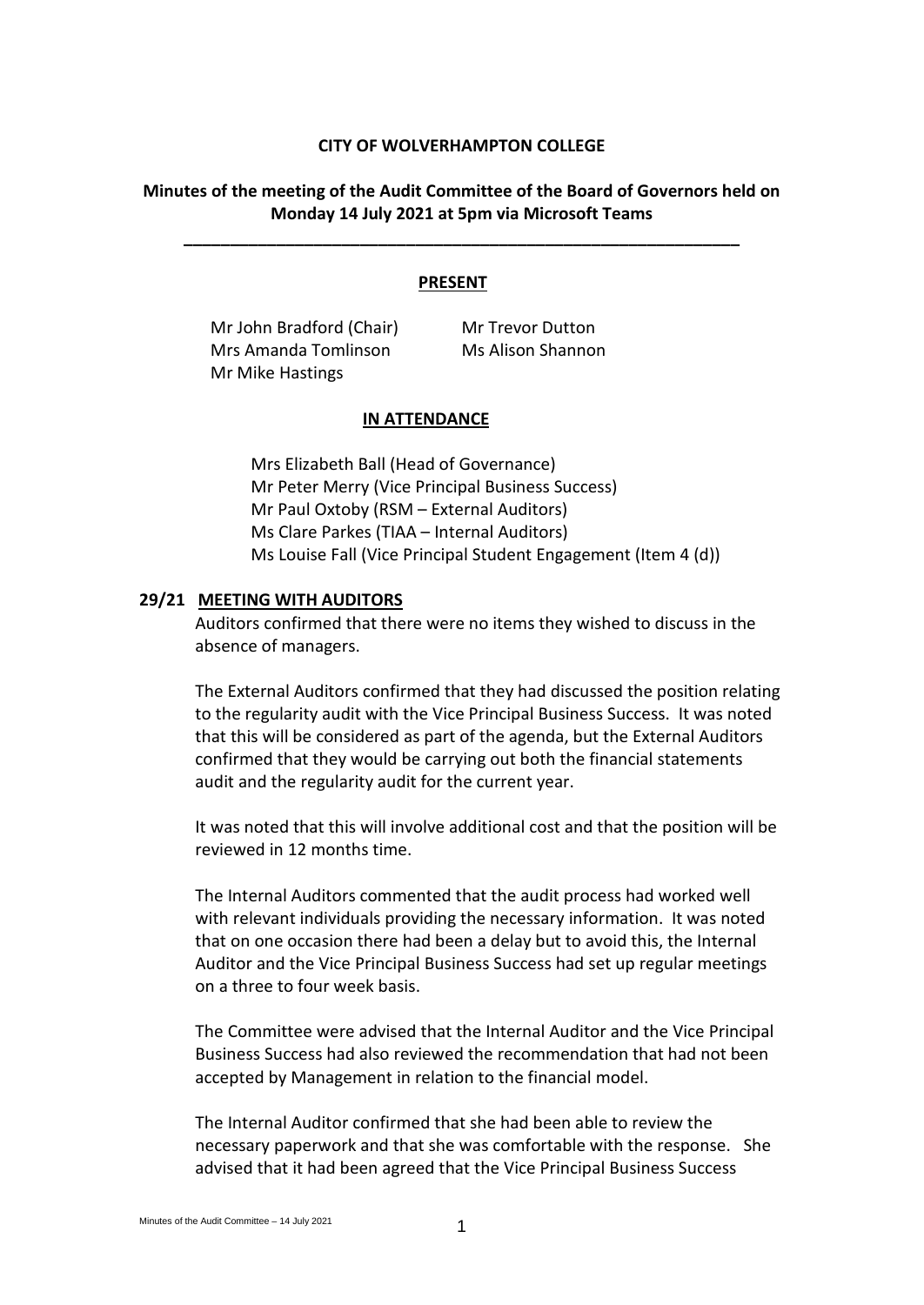would prepare a report for the meeting and this would be considered as part of item 5 on the agenda.

# **30/21 APOLOGIES FOR ABSENCE AND DECLARATIONS OF INTEREST**

There were no apologies for absence.

There were no declarations of interest.

# **31/21 MINUTES OF THE PREVIOUS MEETINGS (ITEM 2)**

## **Resolved:**

**That the minutes of the meeting held on 17 May 2021 be approved as a correct record.**

# **32/21 MATTERS ARISING (ITEM 2)**

18/21 Internal Audit reports – Financial Business Planning It was noted that a report would be considered as part of the meeting.

19/21 Office for Students ILR Audit and Action Plan It was noted that the action plan would form part of the follow-up procedures of the Internal Auditors.

25/21 Committee Training and Development and Assessment of Performance The Chair reported that the intention was to carry out 'deep dives' to provide additional sources of validation.

He advised that he and the Head of Governance would be preparing a schedule for the next academic year.

# **33/21 CORRESPONDENCE (ITEM 3)**

#### Office for Students Audit

The Committee noted the letter dated 1 July 2021 from the Office for Students advising that the audit of the ILR record for 2019/20 was now closed.

It was reported that follow-up work will be carried out by the OfS on the 2020/21 ILR when the data is available.

Article 125 Desk Based Verification by the ESFA Managing Authority The Committee noted the outcome of the desk based verification carried out by the ESFA Managing Authority in relation to 24+ Apprenticeships and that no issues had been identified.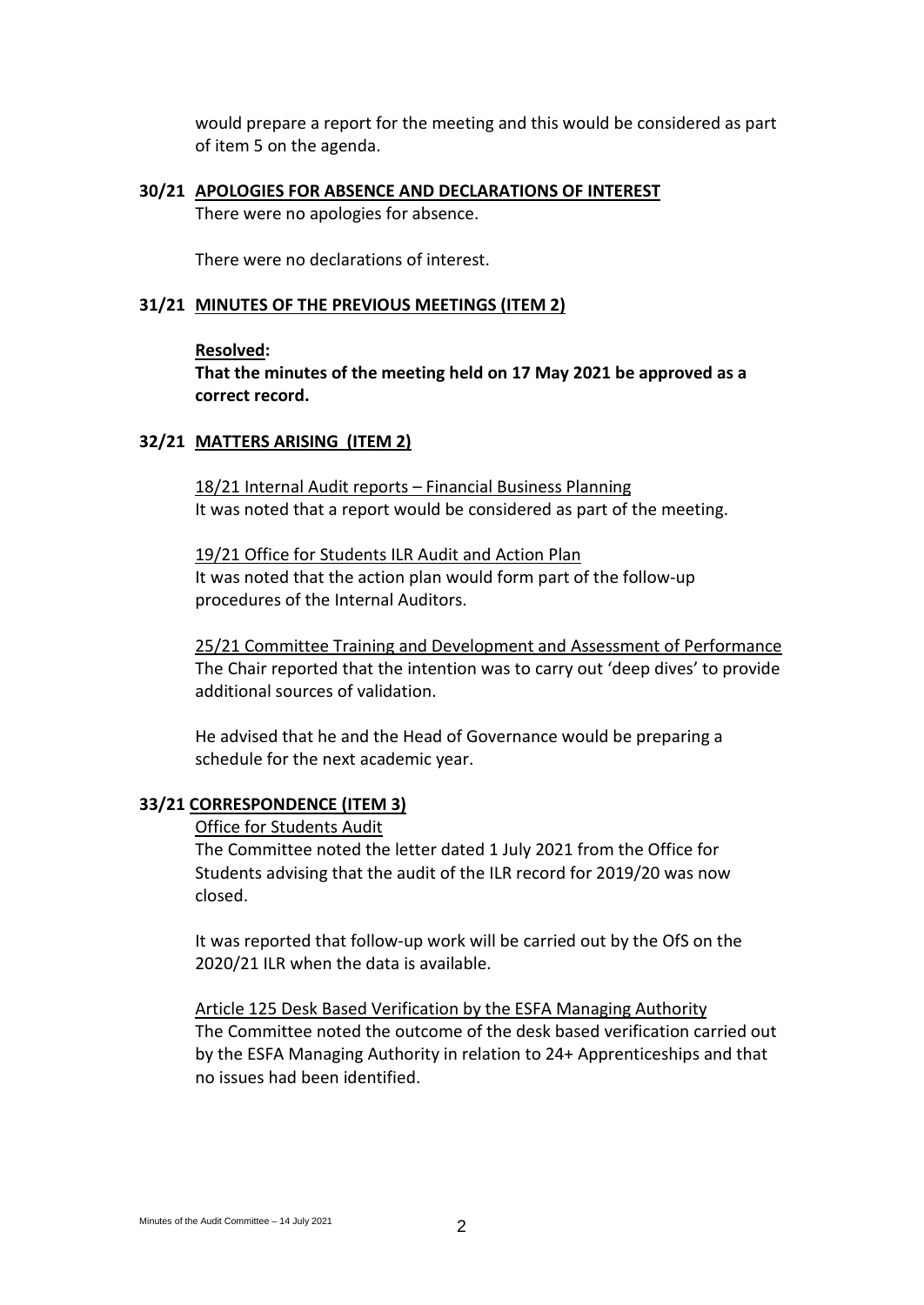### **34/21 EXTERNAL AUDIT PLAN YEAR ENDED 31 JULY 2021 (ITEM 4)**

The External Auditor advised that in addition to the audit of the financial statements a specialist funding team will be involved in reviewing the College's Individual Learner Record.

He reported that the intention was to carry out sampling over the next three months to identify whether there are any data issues that need to be followed up, with a view to completing the regularity audit before the financial audit work commences.

It was noted that if there were concerns about the ILR data, this may result in delays in finalising the financial statements audit.

The External Auditor advised that the ILR audit will look at the funding received for 16-18 students, adults and apprenticeships, with the biggest risk being in relation to apprenticeship funding as the rules are very complicated.

He reported that in carrying out this work on behalf of the ESFA errors have often been found, not necessarily as a result of incorrect recording, but as a result of the complicated funding rules.

The Chair commented that the College was aware of the risks relating to apprenticeships and it was noted that the Internal Audit review had provided a level of limited assurance.

He advised that the Board of Governors had now established an Apprenticeship Task and Finish Group and that it was important that their role is aligned to that of the Audit Committee in relation to compliance issues.

The Head of Governance advised that a copy of the Internal Audit report was being circulated to members of the Task and Finish Group. The Group will then also be able to monitor the implementation of actions providing updates to the Audit Committee.

The External Auditor stated that as they were unable to present the External Audit Plan for approval at the meeting, this should be subject to discussion with the College Management and subsequently circulated to members of the Committee for recommendation to the Board of Governors.

The Committee asked when the plan would be available and were advised that it should be no later than the end of July.

It was agreed that once it had been prepared and circulated, the Committee would hold a special meeting to consider and recommend the plan to the Board of Governors.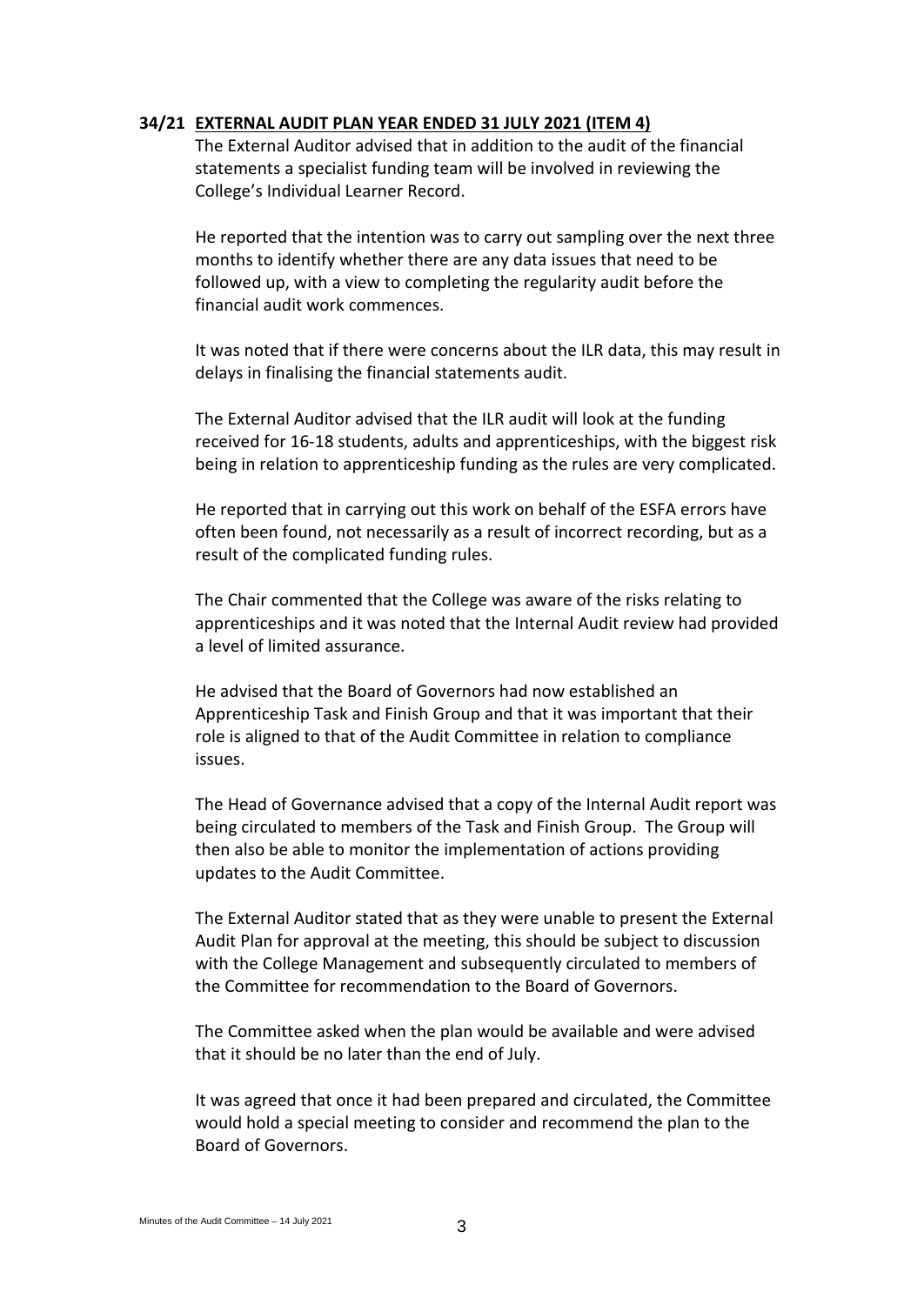The External Auditors confirmed that they would provide the Committee with details of the additional fee for carrying out the regularity work, and that the Committee should be aware that there was now a requirement for the External Auditor to attend the meeting of the Board of Governors at which the External Audit reports are considered.

**It was resolved that External Audit Plan be completed and circulated to members of the Committee following which a Special Meeting would be held to consider and recommend the plan to the Board of Governors.**

*The Vice Principal Business Success joined the meeting.*

#### **34/21 INTERNAL AUDIT REPORTS (ITEM 5)**

#### **(a) Business Continuity and Disaster Recovery**

The Internal Auditor presented the report and advised that overall the review had resulted in a level of reasonable assurance with five important and three routine recommendations being made.

The Internal Auditor highlighted the key strategic findings and the good practice that had been identified during the audit.

Also highlighted were the high level recommendations which included the need to pull together relevant documentation into one plan and carrying out continuity testing.

The Committee noted however that the Internal Auditors considered that the College's response to the COVID 19 pandemic had been directed effectively and that escalation and communication plans as well as crisis management are well established.

The Chair asked whether the Internal Auditors were comfortable with the implementation dates that were identified in the action plan as some implementation dates identified in the follow-up report had not been achievable.

The Internal Auditors confirmed that the dates were appropriate.

The Vice Principal Business Success reported that there had been changes in staffing with responsibility for business and continuity planning and that the processes and procedures that existed were too detailed to be practicable.

He emphasized, however, that the College had dealt appropriately with incidents that had occurred and the intention was to take a more practical approach towards a plan which would also be less onerous to update ensuring individuals fully understood their responsibilities.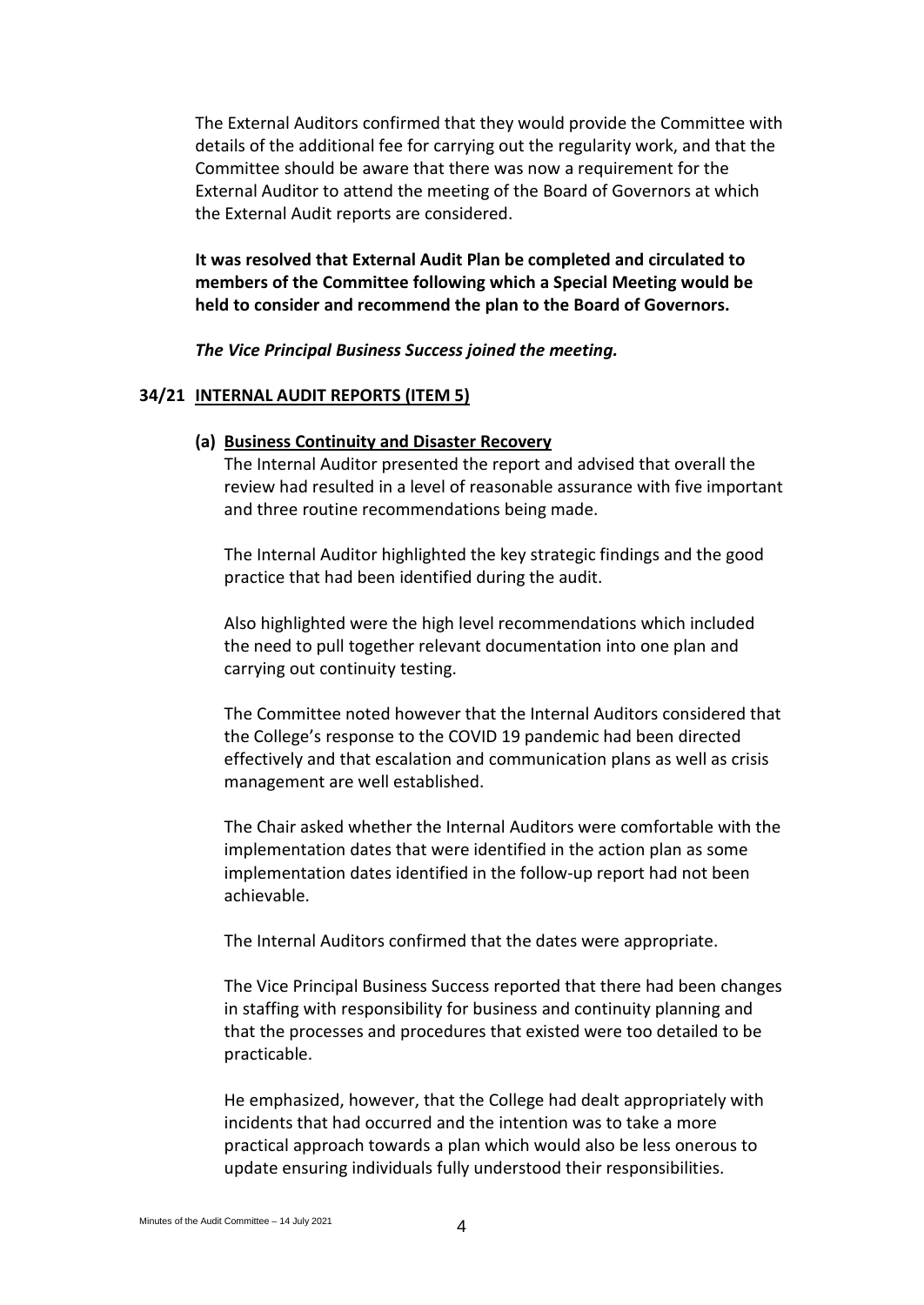# **(b) Key Financial Controls – Budgetary Controls**

The Internal Auditor presented the report and advised that overall the review had resulted in a level of substantial assurance with four routine recommendations being made.

The Committee noted the recommendations and the good practice that had been identified and asked whether an implementation date for some of the recommendations of 1 August 2021 was realistic.

The Vice Principal Business Success confirmed that he was keen to ensure that these actions were implemented almost immediately.

#### **(c) Cyber Security**

The Internal Auditor presented the report and advised that overall the review had resulted in a level of reasonable assurance with three important recommendations and two routine recommendations being made.

The Committee noted the high priority recommendations which related to formalising the change management process, restrictions on College smartphones and use of removable media.

The Committee asked whether on certain courses there was an expectation that students would use removable media despite the restrictions that were in place.

The Vice Principal Business Success advised that whilst the College has imposed a ban on removable media, his experience was that as some students are still using USB's a solution is required which does not disadvantage them.

The Committee commented that although there were three high priority recommendations, it was positive to note the good practice that had been identified.

The Committee asked whether the Cyber Essentials also included penetration testing. The Vice Principal Business Success advised that he believed that it did but would ask for clarification and report back to the Committee.

### *Action: Vice Principal Business Success*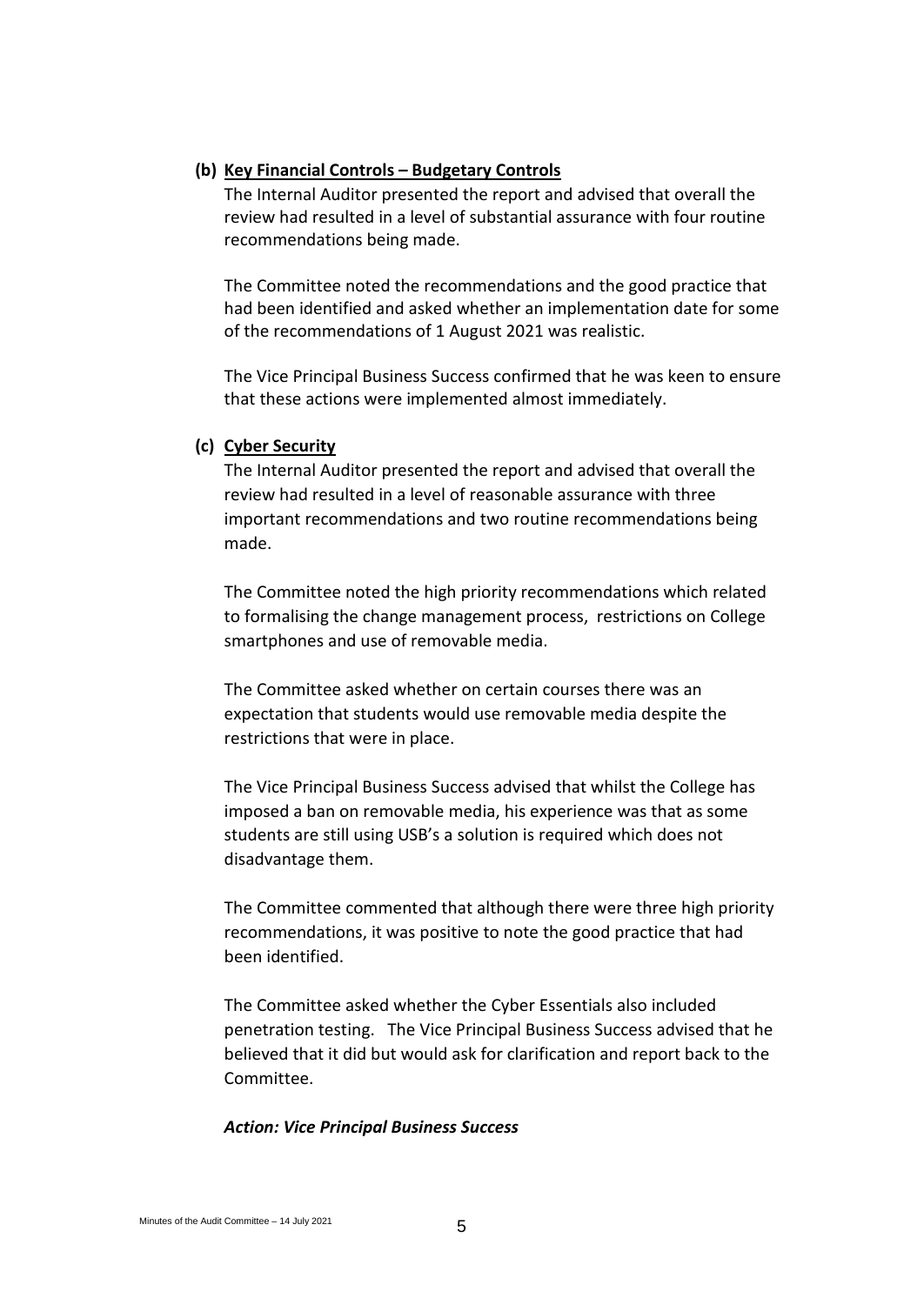# **(d) Performance Management**

The Internal Auditor presented the report and advised that overall the review had resulted in a level of reasonable assurance with two important and one routine recommendation being made.

# *The Vice Principal Student Engagement joined the meeting.*

It was noted that the report identified that the College has a performance framework that provides the Board with performance indicators and that sufficient detail is provided to allow for scrutiny of non-performing areas of the College.

It was also noted that Strategic KPI's are approved by the Board and are linked to the Strategic Development Implementation Plan but that in some cases, supporting documentation needed to be available to ensure that compliance can be evidenced.

The Vice Principal Business Success advised that in relation to some elements of HR reporting there was a significant amount of manual recording which took time to collate. However, as this had been identified action could be taken to rectify the position.

The Vice Principal Student Engagement reported that KPI's for HR would be re-set and clearly aligned to the Strategic plan and all appropriate documentation to evidence compliance retained.

# *The Vice Principal Student Engagement left the meeting.*

# **(e) Assurance Review of Apprenticeships**

The Internal Auditor presented the report and advised that overall the review had resulted in a level of limited assurance with five important, three routine and one operational recommendation being made.

The Internal Auditor advised that many of the issues were historic and related to a period before new processes were put in place or were about documenting whole processes.

They also reported that whilst their review had not resulted in any fundamental recommendations being made, there are some key issues that have been identified which had resulted in the review being given a level of limited assurance.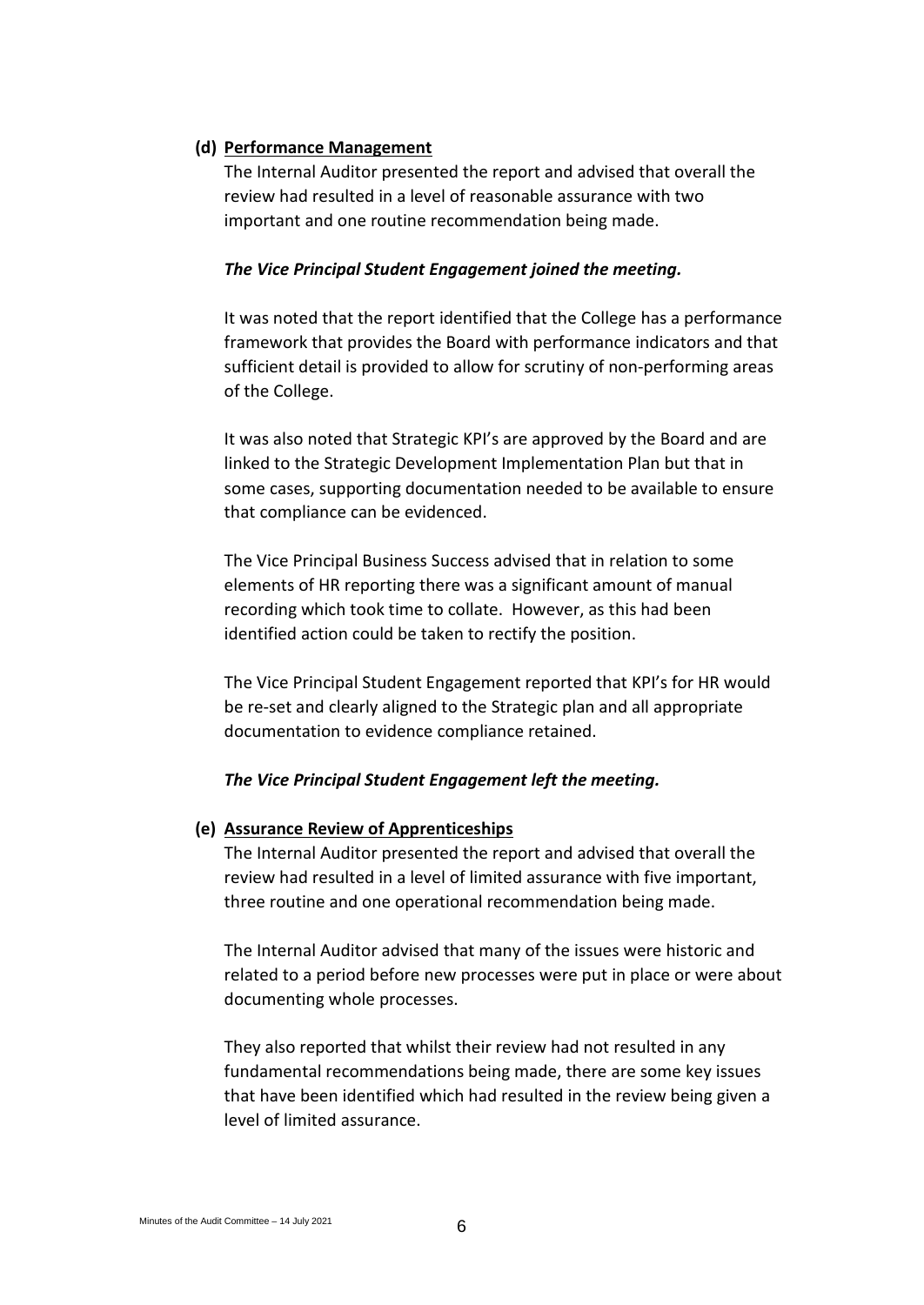The Vice Principal Business Success reported that an action plan had been prepared after the work that had taken place with Blueprint, but that the Internal Audit review had identified additional areas to be addressed.

The Internal Auditors confirmed that the College does have the appropriate systems in place, but staff need to ensure that they are fully cognisant of the rules and regulations. It was recognised that the College was on a journey and that processes need to be embedded.

The Vice Principal Business Success stated that he was in agreement with the points made by the Internal Auditor and that the audit had provided good value.

He emphasised that historically the apprenticeship provision had suffered from the setting of unachievable growth targets overlaid with the need to sustain high levels of timely success ensuring that the underpinning systems and control are a slick as possible.

The Vice Principal Business Success reported that a working group with appropriate sub groups had been set up to support this and to look at what is going well and what is not.

It was noted that apprentices can be enrolled for a period of three or four years and during that period there have been many changes at the College, including a restructure. As a result he advised that currently some information is not in the format that is most user friendly or conducive to being pulled together efficiently for audit but that there was little point in moving students who had been with the College for three or four years to the new system.

The External Auditor reported that it was useful to link the Internal Audit work with work which will be carried out by the External Auditors.

Whilst Internal Audit identified where systems and processes need to be improved, the position for External Audit will be whether the College has met the threshold in relation to funding.

The Vice Principal Student Engagement confirmed that monitoring of the actions arising from the Internal Audit Report has already been identified by the Apprenticeship Task and Finish Group and will be monitored as part of their action plan.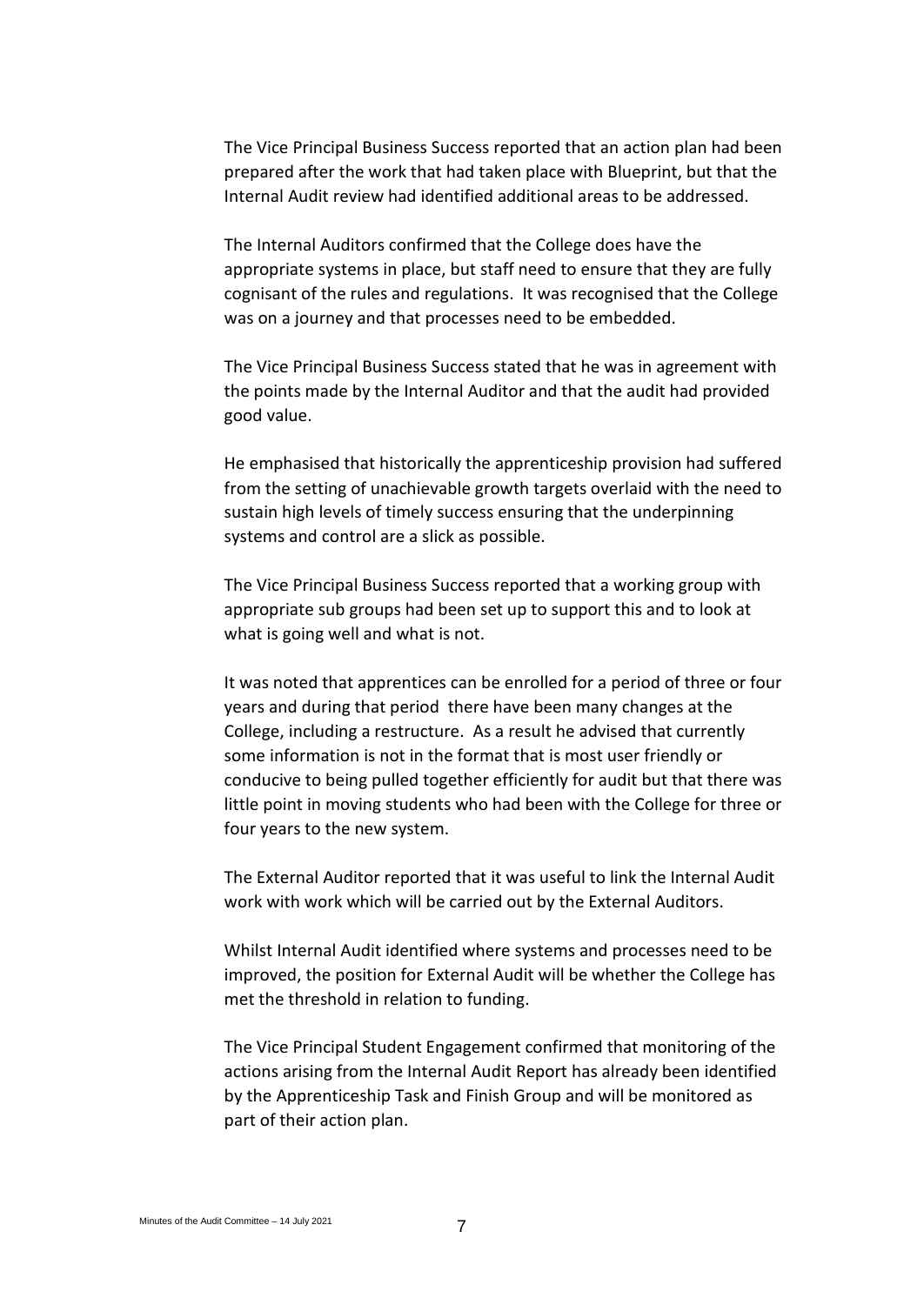The Committee asked whether the area would be subject to a further review in view of the outcome of the Internal Audit. The Internal Auditor advised that the recommendations would form part of the ongoing follow-up review process, but that a follow-up audit would not be carried out (except as part of the usual planning cycle) unless this was requested.

It was noted that the position could be revisited following the work that will be undertaken by the External Auditors and if there are any concerns, the Internal Audit Service could be requested to carry out a further review.

The Committee commented that as the Task and Finish Group has now been established, this in conjunction with the work that will be carried out by the External Audit Service may provide the necessary level of assurance.

## **(f) Follow-up Report**

The Internal Auditors presented their follow-up report on the implementation of recommendations identified in the Internal Audit reports which had been presented during the current academic year.

The Committee noted those actions where the implementation dates were not yet due and where implementation dates had been amended.

In particular, it was noted that some implementation dates had not been realistic due to timings of Board of Governors' meetings.

# **(g) Report on Financial and Business Planning**

The Vice Principal Business Success presented the report which addressed the recommendation made by the Internal Auditors in their review of Financial and Business Planning, which had not been accepted by management.

The Internal Auditor confirmed that there had been an exchange of information including detail that was provided as part of the Independent Business Review process. As a result the Internal Auditors were satisfied with the position and subject to the approval of the Committee agreed that the action could be closed.

The Committee noted the report and agreed that the relevant assurances had been received for the action to be closed.

# **(e) Internal Audit Annual Report**

The Internal Auditors presented their Annual report for 2020/21.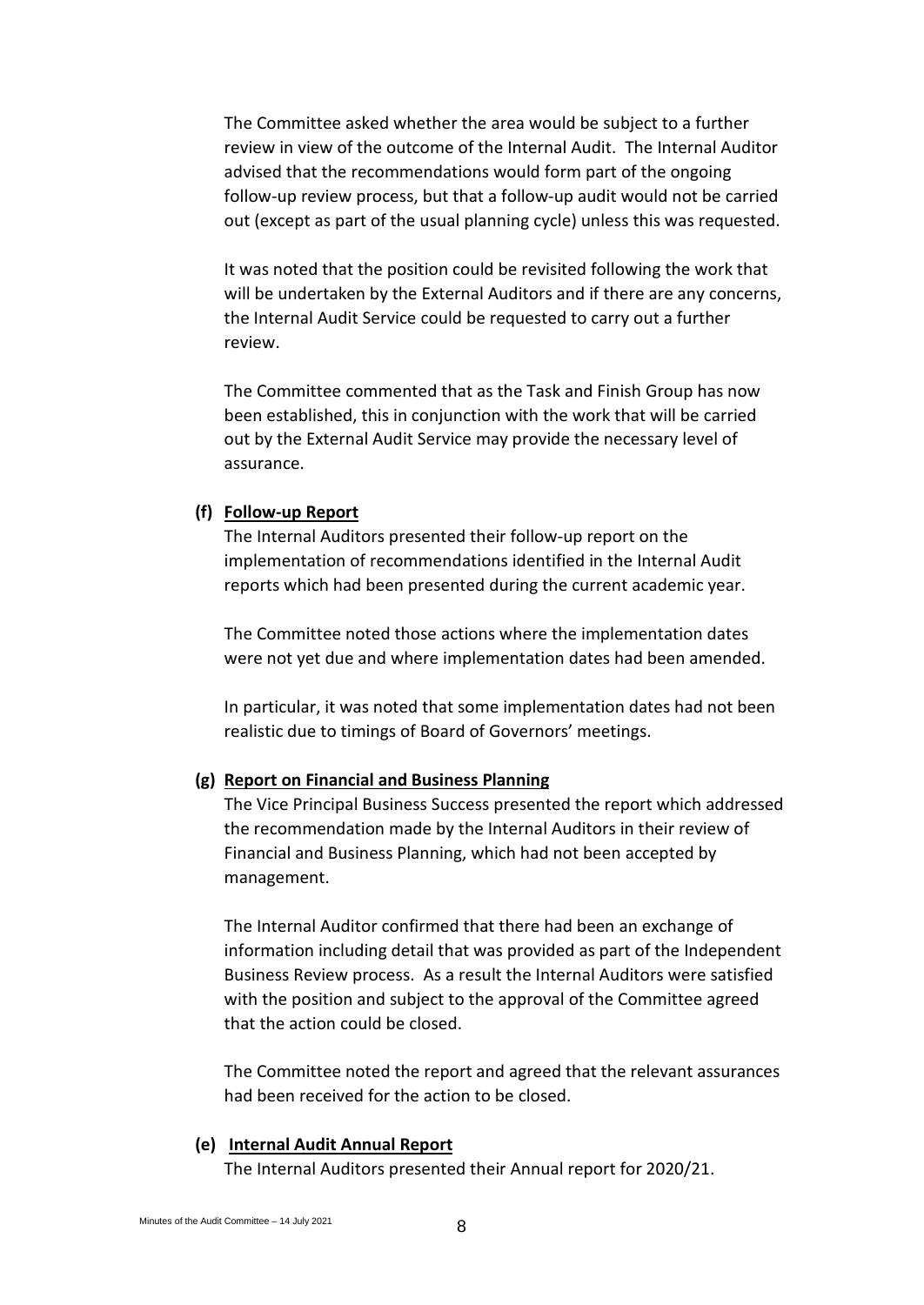The report highlighted that work had been completed in accordance with the plan and recorded that TIAA is satisfied that, for the areas reviewed during the year, the City of Wolverhampton College has reasonable and effective risk management, control and governance processes in place.

The Committee noted the levels of assurance given in relation to each of the reviews and that during the year no urgent recommendations had been made.

The Vice Principal Business Success reported that this was the first year of working with TIAA and it was positive that all the reviews have been carried out by qualified auditors and that the annual report had been received at the July meeting.

The Committee agreed that they were impressed with the standard of reporting, but hoped that in 2021/22 Internal Audit reports could be spread more evenly over the meetings of the Committee.

**It was resolved that:**

- **- The Internal Audit reviews be noted and the Board of Governors advise on the level of assurance.**
- **The report on Financial Business Planning be noted and the action that was not agreed be closed.**
- **That Internal Audit Annual Report be recommended to the Board of Governors.**

#### **35/21 AUDIT STRATEGY AND ANNUAL INTERNAL AUDIT PLAN (ITEM 5)**

The Internal Auditors presented the Audit Strategy and Internal Audit Plan for 2021/22.

The Committee were advised that the plan is based on the College's risk register and whilst there is a three year strategic plan, on an annual basis, the plan is reviewed in the light of any increased risks and emerging themes.

The Committee noted the key emerging themes outlined in the report together with the analysis of high risk and the annual plan setting out the reviews which will take place in 2021/22, the risk rationale, scope and number of audit days.

The Internal Auditor reported that an additional day had been included in the plan to enable a follow up of the Higher Education Audit by the OfS.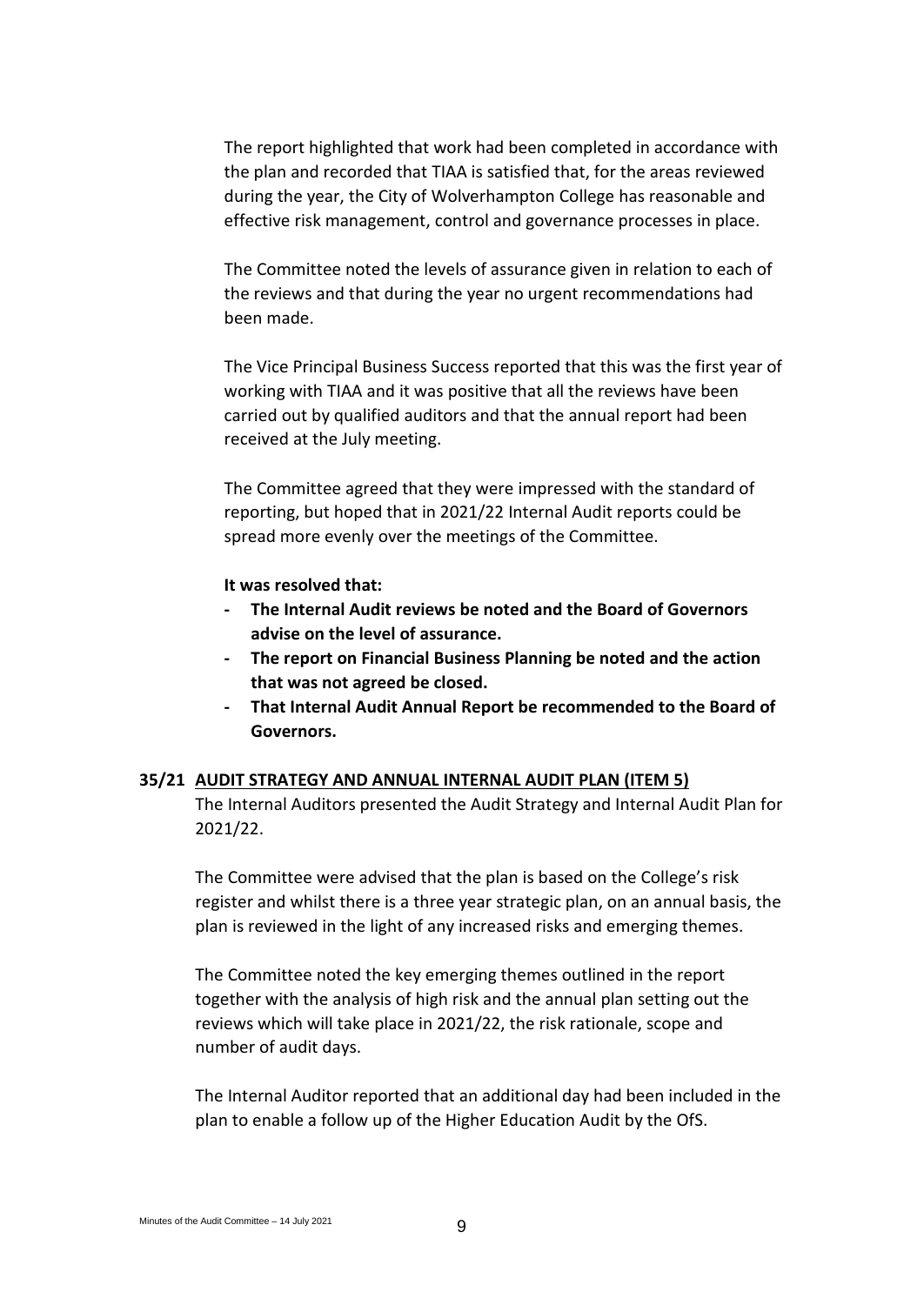The Committee were advised that next year the audit work will be spread more evenly over the year which will avoid a significant number of reports coming to the final meeting.

The Committee commented that fraud does not feature as a specific audit in the plan and asked whether this features in the reviews that take place.

The Internal Auditor reported that fraud risk is particularly relevant to some areas e.g. payments, but that there is an element of risk in every area of activity and as a result risk is considered as part of each Internal Audit Review.

The Vice Principal Business Success reported that he had been asked how fraud risk is considered as part of the risk management process. He advised that the risk of fraud is mitigated by the internal controls that are in place and that there have been no instances of actual or attempted fraud this year.

The Vice Principal Business Success commented that the Committee may wish to reflect on topical issues for the sector and it will be important to ensure that risks are controlled in relation to the funding audit.

It was noted that the Internal Audit plan includes four audit days for student numbers and that any issues arising from that audit should be fed into the External Audit review.

# **It was resolved that the External Audit Plan be recommended to the Board of Governors for approval.**

#### **36/21 RISK MANAGEMENT UPDATE (ITEM 6)**

The Vice Principal Business Success presented the report which included the usual College risk register and the risk register specific to COVID 19.

He advised that whilst at the last meeting there was a view that changes in relation to the Pandemic may be positive, there remains considerable uncertainty and in the short term there may be a higher level of risk, including higher levels of staff absence.

It was noted that there are now 36 risks on the main register, an increase of one which reflects the risk relating to the decant from Metro One.

The Committee noted where the risk score has changed since the last update and in particular the risk relating to the monitoring of the effectiveness of Health and Safety.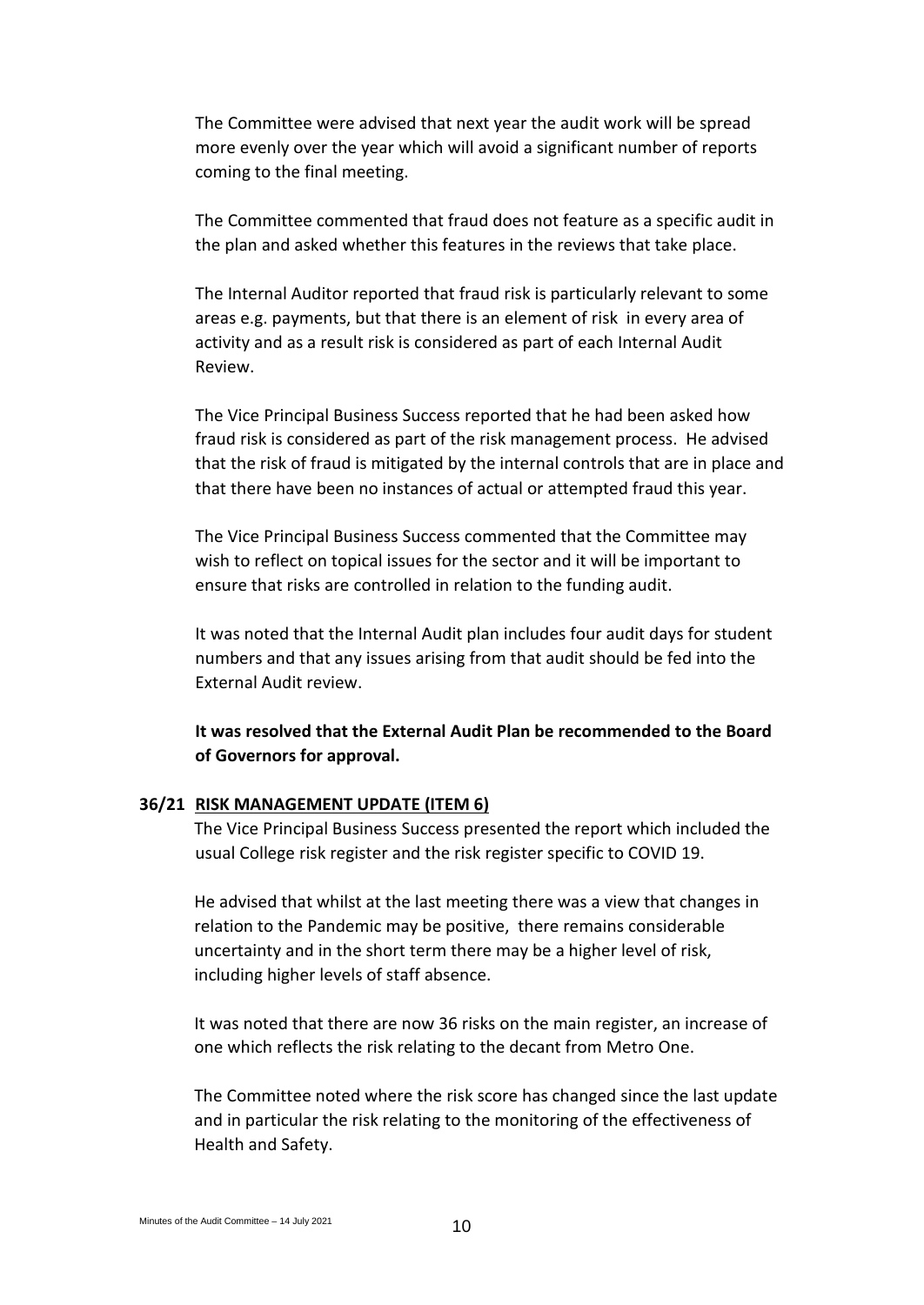The Vice Principal Business Success reported that the lead for Health and Safety had recently retired, and that the College had advertised twice for a replacement, but had been unsuccessful. He advised that in the interim staff had been awarded honourarium to cover the role.

In relation to the recruitment of students, whilst the risk remained high, the Vice Principal Business Succes reported that applications have increased and there is a risk of certain areas having more students than can be accommodated Whilst data trends support the increase in student numbers, there is a possibility that students are applying to more than one institution, although the College is working to ensure that these applications are converted to enrolments.

The Committee also noted the financial risks relating to the College's apprenticeship provision and the outcome of the Internal Audit review.

The Vice Principal Business Success reported that whilst the Internal Audit Review of Apprenticeship Provision primarily related to how documentation was retained there remains a risk if the necessary improvements are not made.

In relation to the COVID risk register the Vice Principal Business Success reported that there were three changes that had been made to slightly reduce three risk scores.

**It was resolved that the Committee recommend the report to the Board of Governors.**

# **37/21 COUNTER FRAUD STRATEGY (ITEM 8)**

The Head of Governance presented the report and advised that the Counter Fraud Strategy had been developed in accordance with the provisions of the Post 16 Code of Practice and is supported by the various policies relating to Fraud, Bribery and Whistleblowing.

The Committee noted that review dates for the Associated policies and procedures which were included in the Strategy and requested that the month of review be included in addition to the year.

The Head of Governance advised that the Anti Fraud Checklist was appended to the report and that this would be updated to include the consideration of fraud within the risk management process.

The External Auditors asked whether reports on actual and potential fraud including 'near misses' were reported back to the Committee.